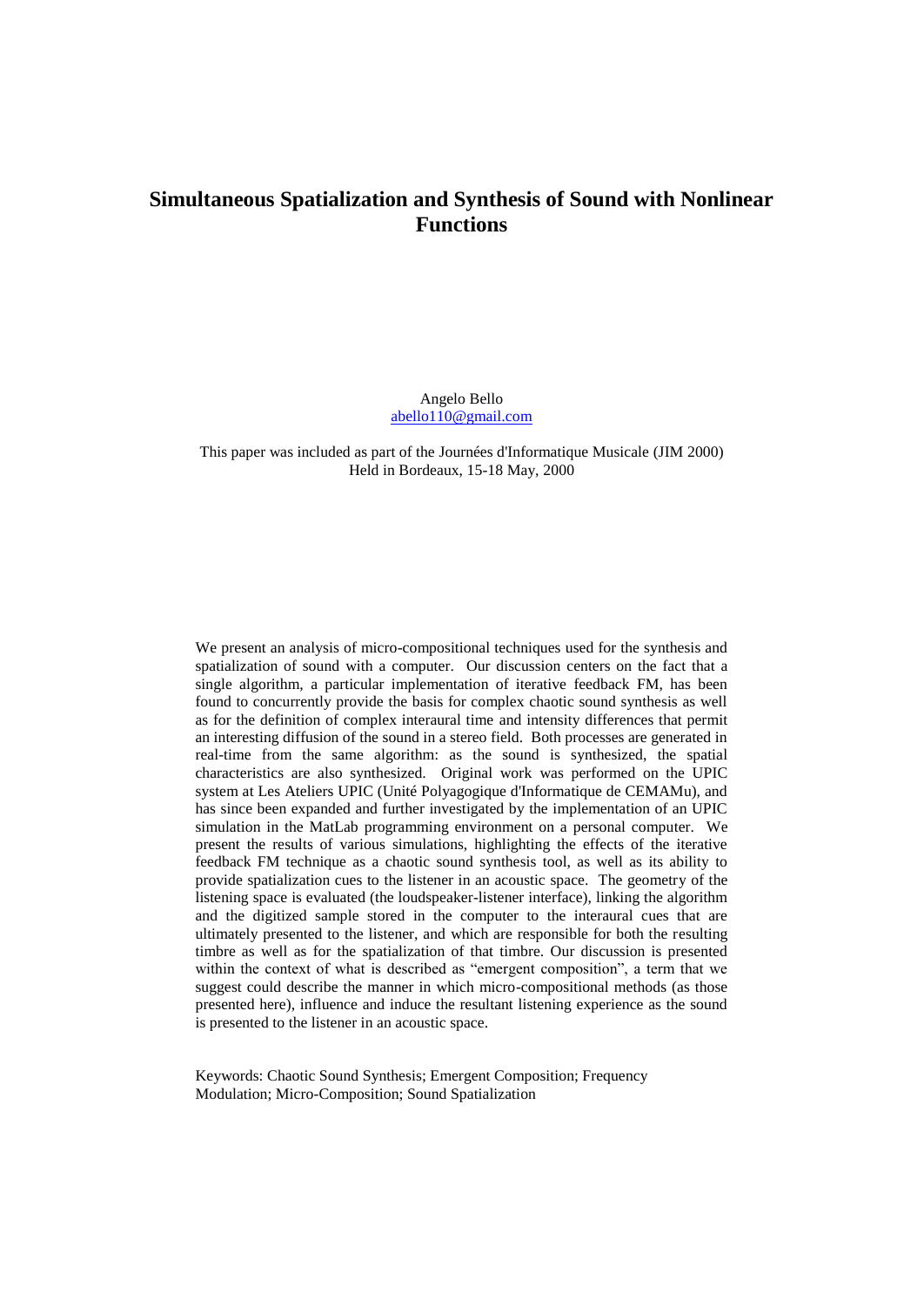## **Introduction**

For humans, the perception of a sound's position in a listening space is in large part dependent upon what is described as lateralization cues. These lateralization cues include interaural intensity differences (IIDs) and interaural time differences (ITDs). The "differences" refer to the time of arrival delays between the left and right ears as an incident acoustic wavefront encounters a listener. Lateralization cues may be synthesized or applied to an existing sound by various means, such as through the application of carefully measured head related transfer functions (HRTFs), computer modeling and simulation of a sound source in a particular acoustic setting, or the application of measured impulse responses in the form of digital filters. Another method, to be discussed in this paper, describes the use of nonlinear functions such as frequency modulation (FM) for the characterization and definition of a sound's lateralization position in a stereo field, as well as for the simultaneous definition of the sound's timbre itself. We suggest that the process which defines a synthesized sound's characteristic timbre can, at the same time, describe and influence that sound's spatialization in a listening space, since the process being utilized operates at one of the lowest levels of the sound's representative architecture: the individual sample level.

An algorithm is applied to a set of stored wavetables, in this case a frequency modulation algorithm. The technique described in this article originated on an implementation of the UPIC system in early 1996, and has since been adapted and applied on a standard personal computer via a simulation of the UPIC's operation using the MatLab programming environment. This simulation has enabled a more thorough investigation of the mechanisms involved at the low-level micro-structure of the FM algorithm, and the ramifications of such mechanisms to the higher level macro-structure of the resulting sound as presented to the listener in an acoustic space. We will show that micro-composition at the level of the digitized sample (and even further down in the architecture of the acoustic environment, for example the air molecules themselves of the listening space), may define considerably more than just the timbre of a particular sound mass; indeed, the entire acoustic event that emerges in the listening space and in the listener is dependent upon the inter-relationships of the algorithm, the physics of the air, and the physiology of human hearing.

The sound synthesis and spatialization techniques described in this paper have both been discussed separately in the literature, however, what we present here is an integration and realization of both techniques via the same computer algorithm. In other words, the methods used to compose the sound itself and the spatialization of that sound are based on the same algorithm (in this case iterative feedback FM), operating simultaneously on digitized audio data. In [Kendall 1995], the spatialization technique is described as the decorrelation of the audio signal, where slight differences in phase and delays contribute to create the spatial imagery of the resulting sound. However, Kendall describes in detail the application of FIR and IIR digital filters to achieve the decorrelation of the audio signal; FM is mentioned as an alternate method, but not analyzed or described. In [Slater 1998], the synthesis of chaotic signals with feedback FM is described.

When first confronted with the UPIC system as a compositional tool, one of the author's original intentions was to use the system as a means to spatialize sampled audio signals in a stereo field, in addition to synthesizing the sounds themselves. Although an unlikely application for the UPIC system, it was thought that with the ability to precisely place a sound sample in the amplitude-timefrequency space as it is with the UPIC, a certain level of control could be obtained for the diffusion of the sound between the left and right loudspeakers, and therefore a spatialization of the sound would be possible. However, both these goals (the synthesis and the spatialization of the sound) were initially approached separately, following traditional paradigms. As work with the UPIC system continued, it became apparent that because it was possible to operate on the digitized sound at one of its lowest levels, the digital sample, it was learned that multiple processes were being applied to the digital data concurrently, and the results of these processes were emerging simultaneously with the sound once it was experienced in the listening space. Careful listening to the results of a long list of various tests and algorithms created with the UPIC made it apparent that the same algorithm used to synthesize the sound was responsible for the spatialization of that sound as well. In effect, both the chaotic sound synthesis described by Slater and the decorrelation of that same audio signal as described by Kendall was occurring at the same time. These techniques provide very interesting and non-standard methods for the synthesis and spatialization of sound. However, an analysis of the respective processes has always been relegated to separate domains, where the underlying processes were not analyzed as concurrent processes, or presented as gestalts of the same fundamental algorithmic process.

In this article, we will first present a brief description of the particular UPIC implementation used to realize the spatialization and synthesis techniques; for a more detailed discussion of the UPIC's operation and its capabilities, please refer to the listed references [Marino 1993, Xenakis 1992]. A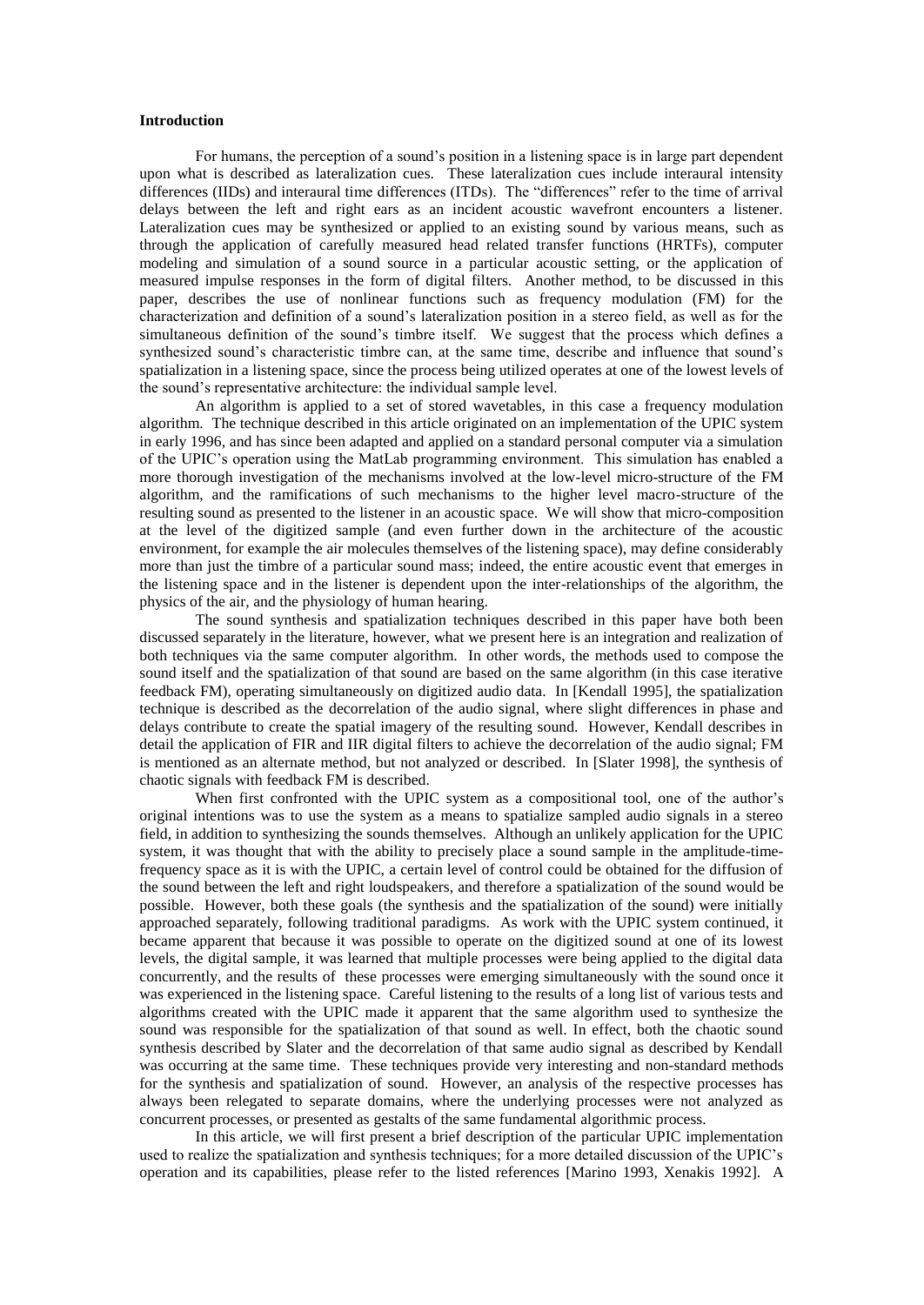detailed description and analysis of the resulting sound will then be presented, highlighting the way in which micro-compositional techniques influence the emergent composition as experienced by the listener.

#### **A Simulation of the UPIC System**

Sound is synthesized on the UPIC system via a bank of 64 real-time oscillators, which are based on a wavetable look-up procedure. The wavetables consist of 8192 sample points, and their frequency of oscillation can vary between .01 hertz to 22,050 hertz. The user of the UPIC can organize these wavetables, with respect to frequency of oscillation and their occurrence in time, through the use of a graphical display on the computer screen. A blank display (the UPIC page) offers to the user the ability to place lines and curves (called arcs) with the mouse-pointing device. The length of each line corresponds to a length of time, and the line's position on the vertical axis associates the arc to a particular oscillating frequency. Each arc, in turn, can have a particular wavetable assigned to it.

The UPIC system also offers frequency modulation as a sound processing and synthesis tool. Any two arcs, or groups of arcs, on the UPIC page can frequency modulate each other, as long as the arcs overlap each other along the time axis. In this way, the UPIC system can be viewed as an algorithmic tool for the FM synthesis and transformation of sound. Examples of a few FM algorithms implemented on the UPIC system are given in Figure 1 (a), (b), (c), and (d.). Figure 2 shows an organization of arcs comprised of 60 arcs total. There are 10 groups of 5 arcs each in the upper portion of the page (part of which are shown in the figure), and an additional group of 10 arcs located lower on the ambitus (frequency) scale (not visible in the figure). The lower group of arcs is used as modulators for each group of 5 arcs in the upper region. In turn, as indicated in the flow block diagram of Figure 1 (d.), one of the 5 arcs in each of the upper groups is used to modulate each of the lower arcs. This organization permits a nonlinear feedback system to develop in the form of iterative feedback FM. An important note should be made concerning the output channel assignments for each of the arcs. For the upper group, the output channel assignments for each arc are alternated, left – right – left – etc. Keeping in mind that the difference in oscillation frequency between each of the upper arcs is a fraction of a hertz (between  $1/100^{\text{th}}$  to  $1/10^{\text{th}}$ ), and that the oscillation frequency of the lower arcs is .01 hertz each, the phase relationships among the whole conglomeration of arcs takes precedence within the nonlinear feedback system implemented as FM.

The aural result of such an organization of the algorithm, implemented with the number of oscillators as is done here, is one where the diffused sound in the listening space travels between the loudspeakers in a panning fashion. In addition, the sound gives the impression that it does not belong to a flat surface, as may be the case when simple panning techniques are used from a mixing console, for example. In this case, there appears to be several layers of movement, or at the least, the sound takes on a voluminous quality, seemingly jumping from the plane defined by the left and right speakers. This effect is also dependent upon the position of the listener in the diffusion space. As one moves about in the room, the movement of the sound between and among the loudspeakers takes on different forms (i.e., perhaps it is not as dramatic, or perhaps the movement may be slower or faster).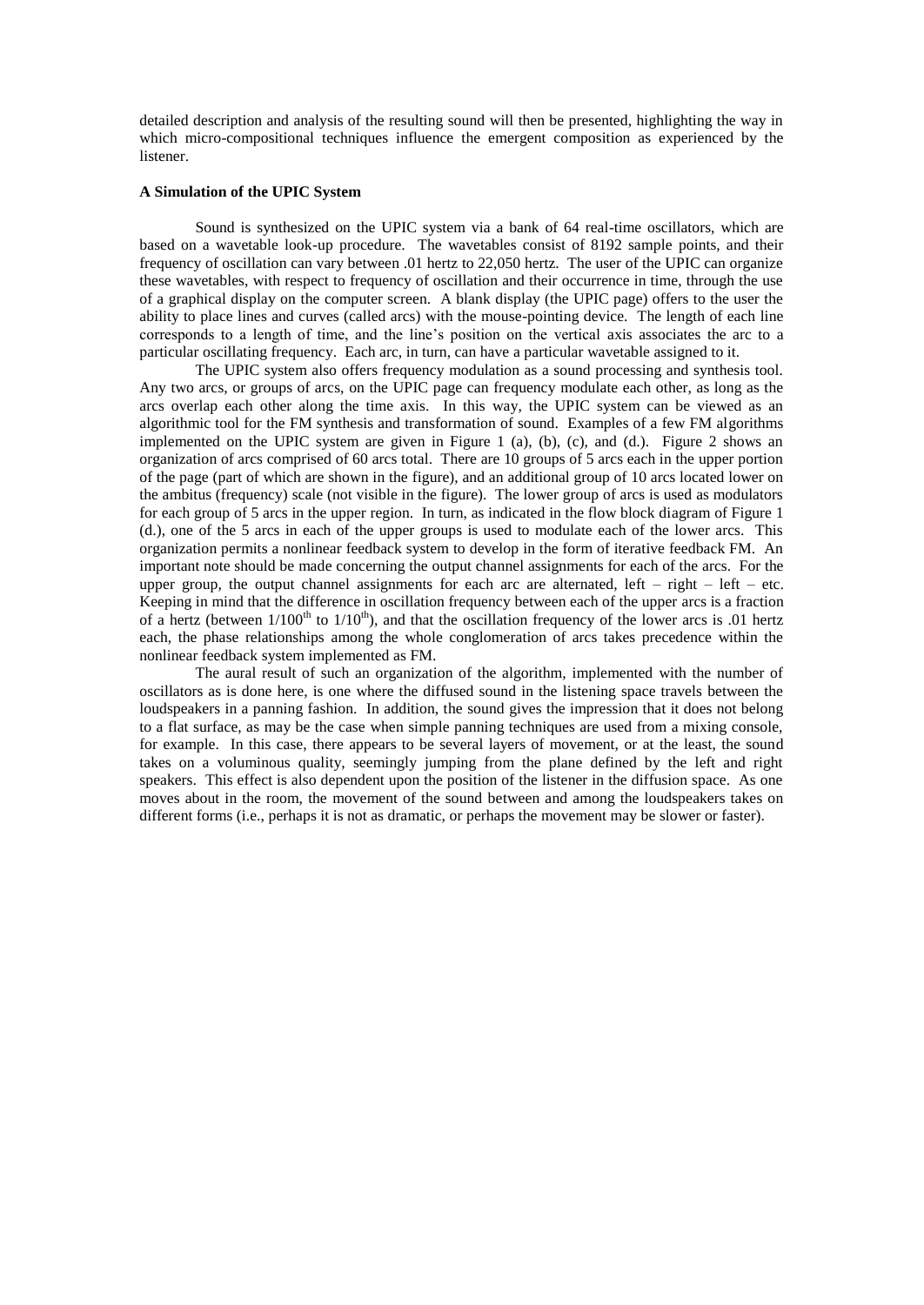**Figure 1 (a.) through (d.)** These flow diagrams illustrate the various FM algorithms implemented on the UPIC system as described in the text. The figures on the right of the flow diagrams give a schematic representation of the UPIC page with the associated arcs' parameters given. In  $1(a)$ , the basic modulator-carrier configuration is shown, without feedback. In 1(b.), the same algorithm as in (a.) is used, but with a feedback path added between the output and the modulation input of the modulator arc. Figure 1(c.) introduces a third oscillator arc, which is inserted at the output of the carrier arc of 1(b.). In this algorithm, the modulation input of oscillator arc 3 (which is now also acting as a carrier) receives the resulting complex output of the previous arcs. Figure 1(d.) describes an algorithm where a larger group of arcs are modulated by a single arc located lower on the ambitus range (this algorithm has been described extensively in this paper). The iterative feedback loop is completed via the arc number 10, a member of the larger group, which then simultaneously modulates the arc 11.

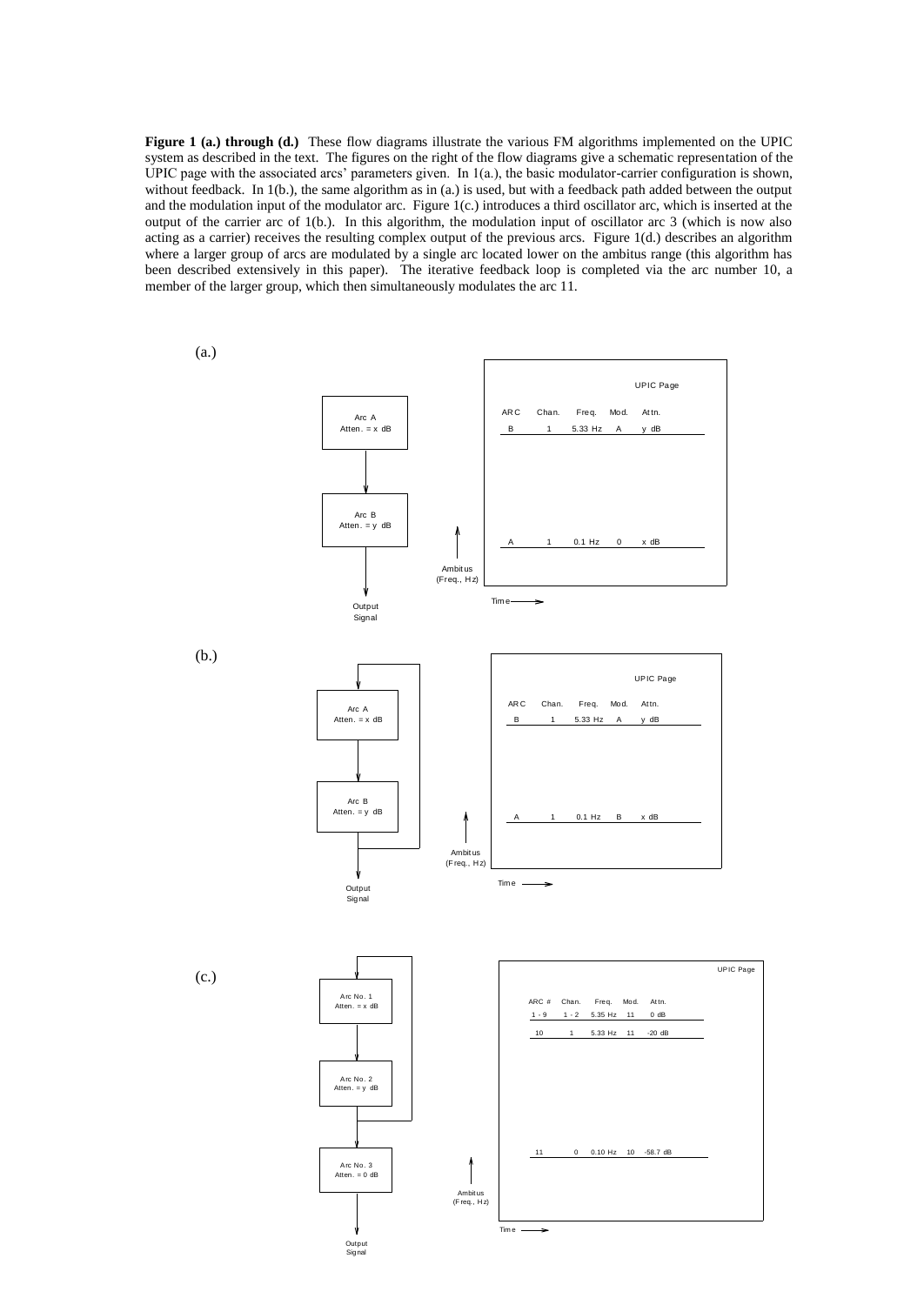Figure 1, continued



## **Chaotic Synthesis and Decorrelation of Sound with FM on the UPIC System**

We now present an analysis of the frequency modulation algorithm discussed above, as it is implemented in the UPIC system, aided by a MatLab algorithm that simulates the UPIC system's operation.

Consider two wavetables of 8192 sample points each,  $W_c$  and  $W_m$ , consisting of extracts of a sampled complex (non-sinusoidal) waveform. Each waveform traces a curve defined by amplitudes  $A_1$ and  $A<sub>2</sub>$ , the values of which may be positive or negative values. For the purposes of our discussion, we shall normalize the amplitudes to  $+/- 1.0$ . Each waveform may be assigned a frequency of oscillation within the range of 0.01 Hz and 22,050 Hz, depending upon the position of their associated arcs on the UPIC page (i.e., their vertical position on the ambitus range). For a sampling frequency of  $Fs = 44100$ Hz, then,  $44100/8192 = 5.3833$  Hz. This frequency,  $5.3833$  Hz, corresponds to the vertical ambitus position of an arc on the UPIC page that would produce an output signal which would be heard at a rate equal to the original sampled sound. In other words, for a sampled recording of a voice brought into the UPIC system, if an arc is placed at 5.3833 Hz on the ambitus, and is also associated to a waveform made of the sampled recording (8192 sample points of it), the output would be played back at a standard rate – the voice signal as heard would not be modified in pitch or speed. We essentially have a sample playback system. If the arc were placed at 10.7666 Hz, the rate of playback would be doubled, and the pitch of the sample is now an octave higher. Conversely, if the arc were placed at 2.69165 Hz, the rate of sample playback would be half the normal rate, and the pitch an octave lower.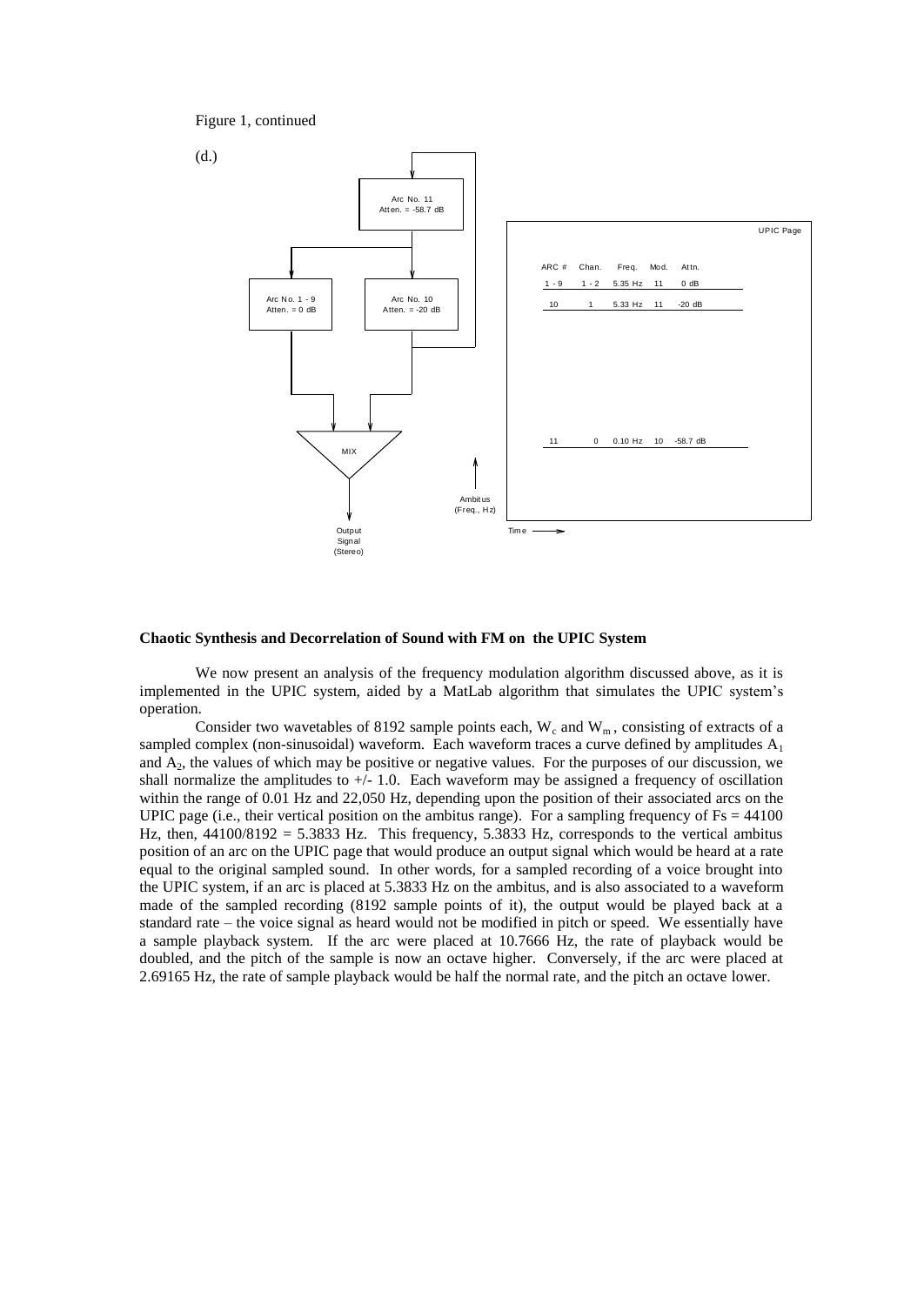

**Figure 2** This figure shows a grouping of arcs from an UPIC graphics page created by the author for the performance of the composition *Maya*. These four groups are part of a larger set of arc groups (this is an enlargement of an area of the UPIC graphics page), which contains an additional six groups identical to the ones shown above, for a total of ten (the additional groups extend in a similar manner below the ones shown above). In addition, a smaller group of arcs, positioned lower on the graphics page (lower on the frequency scale), are used to frequency modulate the larger group. The larger group, in turn, modulates the second group, creating the recursive feedback FM synthesis algorithm.

In order to replay the sample (wavetable) at a lower rate, say 1.00 Hz, we must interpolate the waveform in order that there are enough samples to accommodate the required pitch. If the playback rate is 100 Hz, we would need to perform a decimation operation on the waveform contained in the wavetable. The interpolation or decimation operation on the wavetable samples effectively changes the length of the waveform itself. In order to replay the waveform at a lower pitch, say, 1.00 Hz, a total of 5.3833\*8192 samples must be inserted among the existing samples of the wavetable, changing its length to 44100+8192 sample points, and requiring 1 seconds of playback in order for one period of it to be heard. If the ambitus frequency were .01 Hz, we would need 100 seconds for an entire period, and 4,410,000 samples would need to be inserted among the original 8192 sample points of the wavetable.

With the UPIC system, one is able to frequency modulate one complex waveform with another complex waveform. In addition, one is capable of connecting a feedback loop from the output of one oscillator to the input of the same or other oscillator (see Figures 1(b.), (c.) and (d.)). To simulate such an operation in MatLab, a table lookup procedure is used. The waveforms are stored in arrays of length 8192 samples, and a third array is defined which consists of the modulated output waveform. Let  $W_c$  be defined as the carrier waveform,  $W_m$  the modulator waveform, and  $W_o$  the modulated output waveform.  $W_0$  will be dependent upon the amplitude values of  $W_m$ . So, using the following relation, we define the sampling increment,  $SI_n$ ,

$$
SI_n = 1.0 + A_n \left(\frac{f_m}{f_c}\right)
$$

where  $f_m$  is the modulating frequency,  $f_c$  the carrier frequency, and  $A_n$  is the amplitude value for sample n. Thus, the sample increment value is dependent upon the amplitude of the modulating waveform,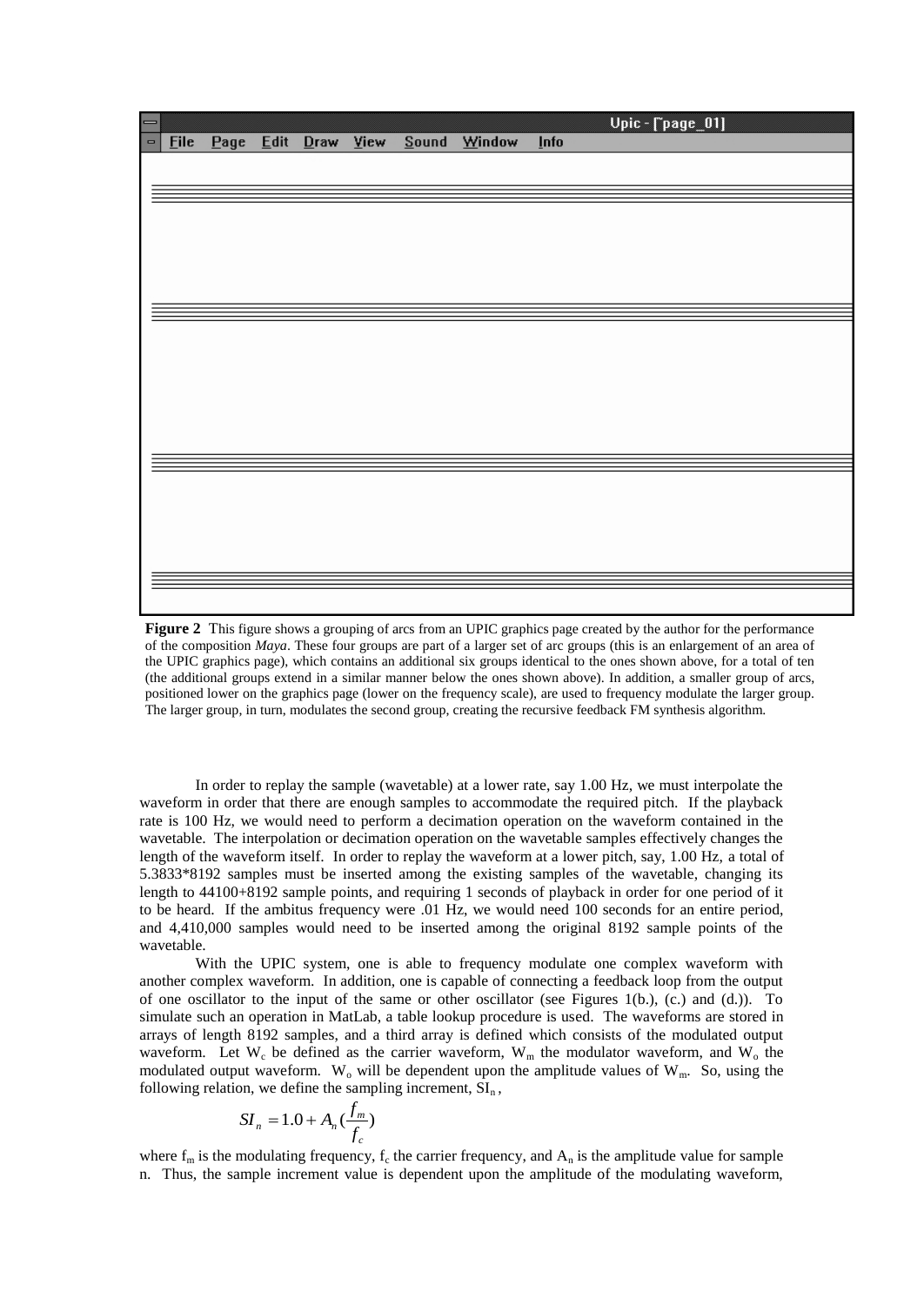and the ratio of the modulating frequency to the carrier frequency. In addition, we define a running sum,  $\Sigma_n$ , used to specify the particular value of the carrier waveform we are to send to the output array. The running sum is an accumulation of the  $SI_n$  values, as they are calculated. For our particular value of our clock counter n, we shall have a corresponding value for  $SI_n$  and  $\Sigma_n$ .  $\Sigma_n$  shall be rounded to the nearest whole number value, and this whole number shall determine which of the 8192 sample points of the carrier we are to send to the output array. The output array will then consist of enough sample points to accommodate one period of the new modulated waveform,  $W_0$ .

The above description is the simple case when one waveform frequency modulates another. However, as also mentioned above, one may implement a feedback path among the waveforms. In this case, the modulated output will now have an influence upon the resulting output signal. We can rewrite the above equation to accommodate the new feedback path as follows:

$$
SI_n' = 1.0 + A_{n-l} \, (\frac{f_m'}{f_c'})
$$

-

where  $SI_n$  is the new sample increment value used to determine the new associated modulated waveform. Since a nonlinear system has developed during this process, the outcome will vary with respect to time, and with respect to the initial conditions. At times, the system enters a mode of oscillation where the output seems to take on a shape and form of its own. This behavior has also been witnessed on the UPIC system, however, the UPIC permits real-time output of the resulting waveform, whereas the MatLab simulation does not. One is capable of "steering" and "guiding" the real-time output of the UPIC, much like a real-time instrument (the author's composition "*Maya*" was created in this manner, as well as the set of "*UPIC Etudes 2-8*").

The above scenario consists of a pair of waveforms only,  $W_c$  and  $W_m$ . However, the UPIC provides a bank of 64 oscillators that may be oscillating at the same time. This fact was exploited, enabling the following multi-waveform arc configuration implemented within the FM algorithm previously described.

Ten groups of five arc/waveforms were organized, each waveform was specified to oscillate at a rate that was offset by  $1/10<sup>th</sup>$  of a Hertz with respect to the neighboring waveform. The group of five waveforms were then modulated by another waveform, set at .01 Hertz. In addition, one of the five waveforms from the group then acted as a modulator to the primary modulating waveform. A feedback system was again defined, but in this case, a larger complex of waveforms was part of the overall system that developed.

The small delta in oscillating frequency among the group of carrier waveforms provided the conditions necessary for the decorrelation of the sound to take place in the listening space. These differences in frequency correspond to a shift in phase among the group of five waveforms, and, as the modulating waveform (oscillating at .01 Hz) operates on the carriers in tandem, the subtle differences in phase provided a complex of shifting phases within the system. As the modulator itself is modulated by one of the carriers, an added dimension is injected, contributing an even more complex parameter into the feedback path. As the waveforms are being modulated, their resultant output is again modulating the system itself. The cycle is repeated until ultimately a chaotic mode of oscillation is encountered, perturbing the system into a sonic stratosphere.

What is interesting about the resultant sound generated by this process and algorithm is that the sound that is projected from the loudspeakers is presented binaurally, within a stereo field. No panning effects are implemented a posteriori. The complex coupling of the phase relationships among the waveforms' oscillating frequencies, and the nonlinear feedback system provided by the FM algorithm as implemented above, creates a sound field that is emergent and complex. Due to the nature of the chaotic system, one cannot precisely predict the sonic outcome, but one does have a general idea as to the direction the algorithm will lead the composer. What follows is a description of the complex binaural field that is constructed by the feedback algorithm, demonstrating the manner in which the differences in phase of the oscillating frequencies correlates to the acoustic output in the air of the listening space.

Non-standard synthesis methods rely heavily on the precise specification of the digital sample within an amplitude-time-frequency space. The organization of the digital sample in this amplitudetime-frequency space (and therefore the associated digitized waveforms used in the synthesis algorithms) bears a direct influence on the resulting macroscopic sound composition<sup>1</sup>. By bridging the

<sup>&</sup>lt;sup>1</sup> Winckel makes an interesting observation regarding this fact. He states "The perception of a stationary room excited by an acoustical event occurs in the microstructure of the statistical reflections which reach the conscious through a process of integration." (*Music, Sound and Sensation: A Modern Exposition*, p. 78) Concerning the macrostructure of a sound on the listener, he continues "The 'whole'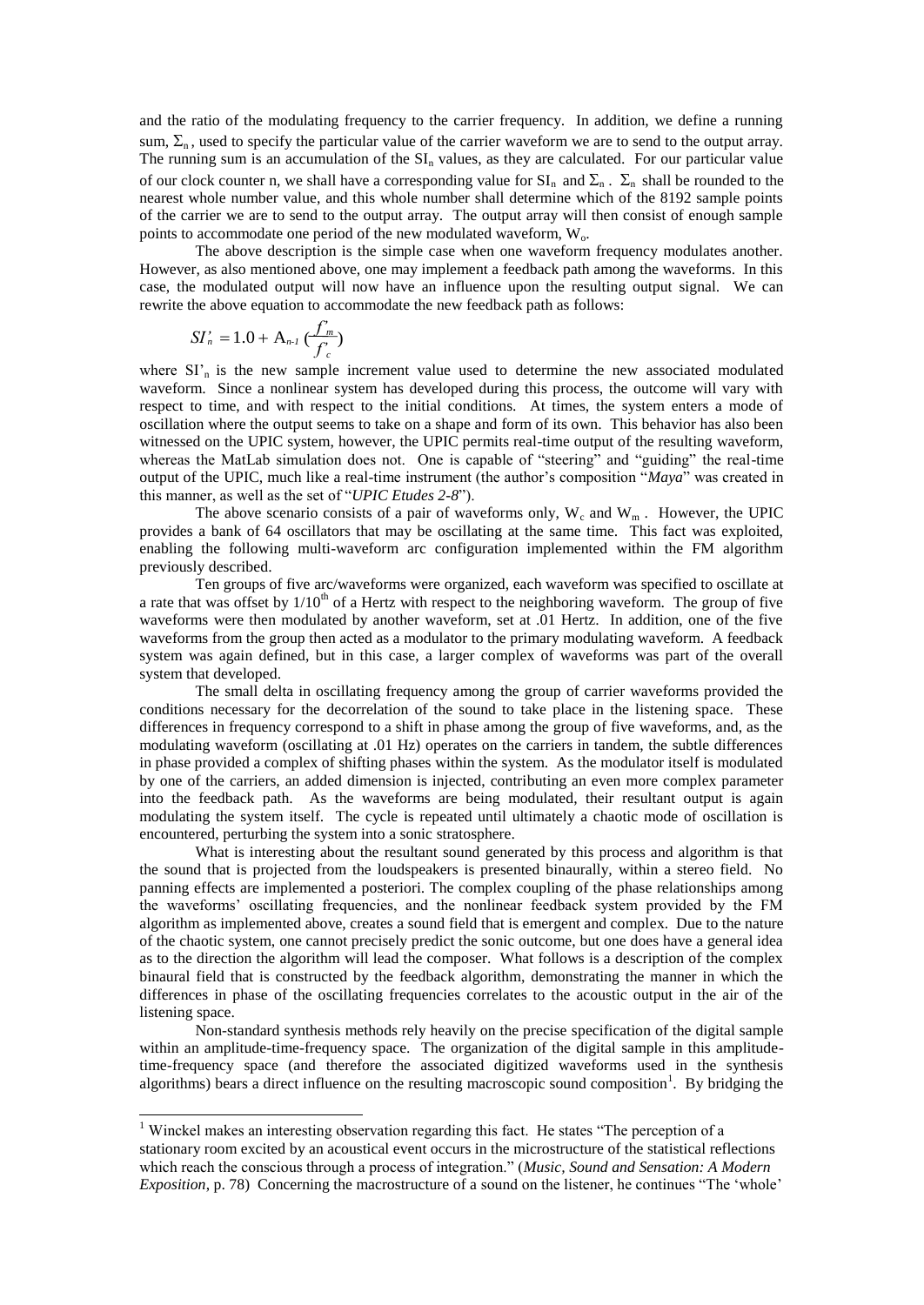amplitude-time-frequency space used to describe the sample, with the large-scale emergent acoustic event in the listening space, we hope to present a means for more thoroughly understanding the interlevel relationships and processes present in such a micro-compositional approach to sound.

Begault suggests the source-medium-receiver model [Begault 1993] for a description of sound spatialization. Applying this model in our discussion, we can suggest that the sample data as manipulated by the computer and the algorithm is our "source material", the loudspeaker diaphragm and the air our diffusion medium, and the ears along with all associated physiological attributes of the listener as the receiver. Transformations on the sound, whether the sound is in the form of digital data in the computer, pressure waves in the air and on the eardrums, or electrical impulses in the listener's nervous system, all contribute to the perceived spatialization of the sound, and occur at every step of the model, not only in the transferal medium portion of the model. Indeed, it is the combination and interdependence of the transformations among and between the three sections that creates the emergent sound that is heard, along with all its properties and characteristics.

Table 1 presents a set of data that corresponds to a particular grouping of arcs as implemented in our simulation of the UPIC iterative feedback FM algorithm. The table also shows data that describes the physical configuration of the listener in the listening space with respect to the loudspeaker system diffusing the synthesized sound. Figure 4 presents the geometry of the listening space from which the data in Table 1 is calculated. And in figure 3, we show the resulting 5 time-pressure curves generated by the FM algorithm, using the same information as that used to characterize one of the group of 5 arcs in figure 2. The curves shown in figure 3 trace only the first 512 sample points of the resulting waveforms, however one can see the beginning of the shifting in time and phase of the individual time-pressure curves. Note that these curves are not the curves which are presented to the listener's ears in the acoustic space. Figure 4 shows the time-pressure curves that are presented to the ears of the listener, after the interaural time and intensity differences have been taken into account. One can see a slight difference in the trajectory that the curve traces, as well as a slight difference in phase of the left waveform with respect to the right waveform.



1 **Figure 3** A graphic plot of the resulting time-pressure curves of five waveforms produced with the FM synthesis algorithm of the UPIC system as described in this paper. The five waveforms shown here correspond to the five lines (arcs) of a single group in Figure 2 (the oscillating frequencies in this case for arcs 1-5 range from 5.40-5.60 Hz). The difference in phase and amplitude can be seen among the various waveforms, as they develop over time. Although all the waveforms begin their time-pressure trajectory at time 0, the effect of frequency modulation on the five waveforms (each of which has a slightly different oscillating frequency), produces a slight phase shift on the resulting sound, as well as a change in shape of the curve itself (which ultimately influences the timbre of the sound). These differences in phase directly influence the listener's perception of the spatiality of the sound in the air via the process of binaural hearing.

is a 'gestalt' in the sense of Gestalt psychology, it is perceived instantaneously, independent of time, just as thought…" (ibid.).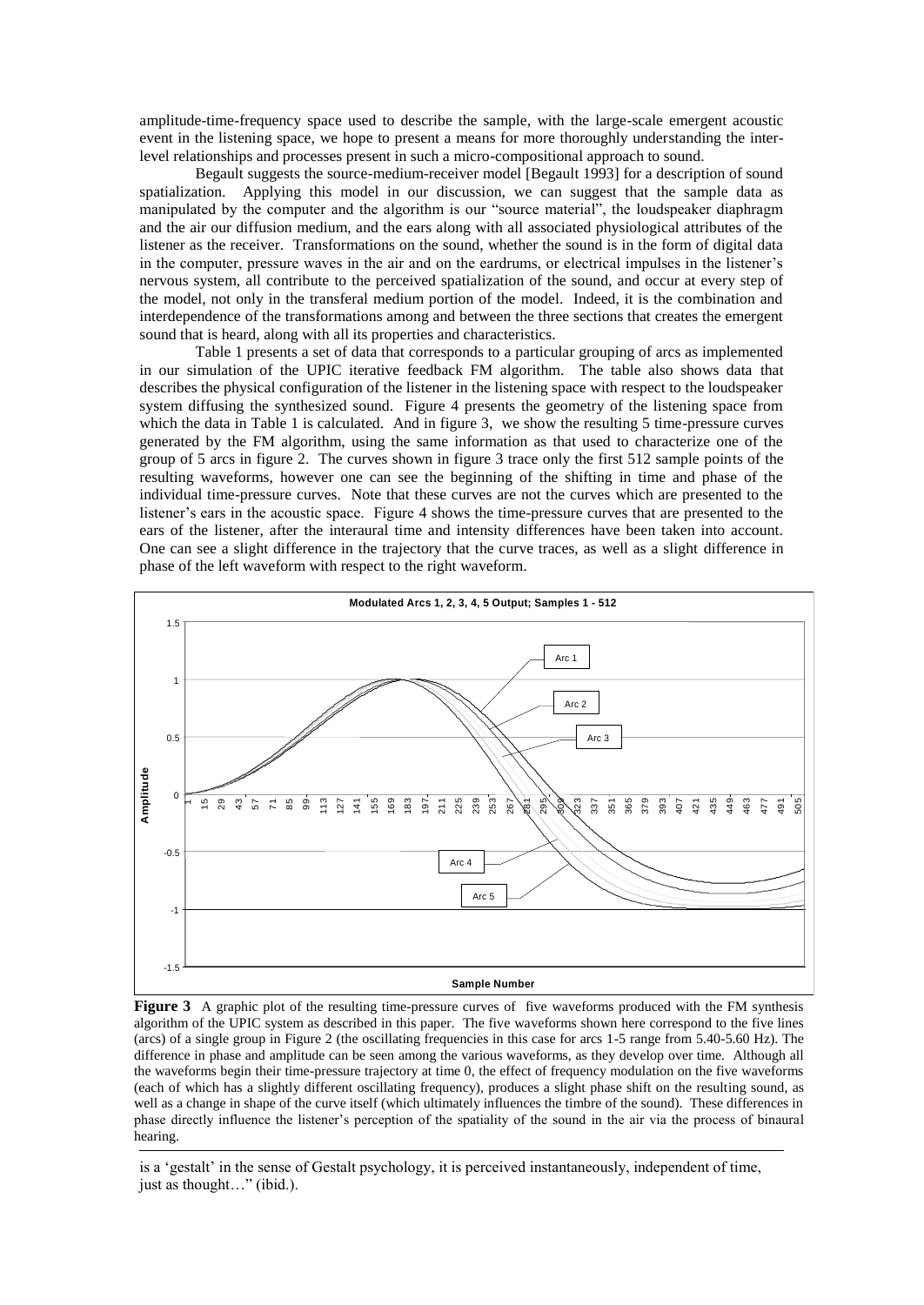

**Figure 4** The geometry of the binaural (or also transaural) diffusion of sound. The above illustration describes in a geometric schematic form the manner in which the various sound waves are propagated in a listening space and received by a listener in that space. Rays LL, LR, RL, and RR represent the distance a sound wave must travel before being received by the ears. The width of the listener's head introduces a slight time delay between the wavefronts of the time-pressure curve exiting from the same loudspeaker, as they impinge upon the listener's ears. This interaural time delay is the basis of binaural sound. As the listener's head is shifted left to right on the horizontal plane, the various rays will change in length as well, providing a different binaural listening experience depending on the position of the listener in the space. The technique is best experienced with the use of stereo headphones. Imagine the ball in the figure swinging like a pendulum in front of the loudspeakers.

#### **Interaural Time Differences and Phase Analysis of FM Algorithm**

Distance of listener from L-R loudspeakers plane (centered) =  $4.5m$  ( $\sim$ 15 ft.) Distance between left and right loudspeaker  $= 6.0$ m ( $\sim$ 19ft. 8in.) Speed of sound in air (normal conditions, 21 degrees C.) =  $340$  m/sec (1115.2 ft/sec) Duration of sound in air (from loudspeaker to center of head of listener) =  $17.9357/1115.2$  = 0.01608294476 sec. (~16.083ms) Distance between left and right ear of listener  $= \sim 18$  cm ( $\sim$ 7in.)

Distance from left/right speaker to center of listener's head = sqrt( $15^2 + 9.8333^2$ ) = 17.9357 ft. Ray LL = distance from left speaker to left ear = sqrt( $15^2 + 9.54^2$ ) = 17.777 ft. Ray LR = distance from left speaker to right ear =  $sqrt(15^2 + 9.8317^2) = 18.0974$  ft. Ray RL = distance from right speaker to left ear = sqrt( $15^2 + 9.8317^2$ ) = 18.0974 ft. Ray RR = distance from right speaker to right ear = sqrt( $15^2 + 9.54^2$ ) =17.777 ft.

#### **Table 1**

| Arc<br><b>Number</b> | <b>Frequency (Hz)</b> | Frequency $\Delta$ (Hz) | $Period1$ (sec) | $\Delta$ Period (Sec) | $\Delta$ Distance (m) | <b>Beat</b><br><b>Frequency</b> |
|----------------------|-----------------------|-------------------------|-----------------|-----------------------|-----------------------|---------------------------------|
| Arc 1                | 5.38                  | ۰                       | 0.1858736       | 0.0006885             | 0.234090              | 1/0.0006885                     |
| Arc $2$              | 5.40                  | 0.02                    | 0.1851851       | 0.0006833             | 0.232322              | 1/0.0006833                     |
| Arc $3$              | 5.42                  | 0.02                    | 0.1845018       | 0.0006783             | 0.230622              | 1/0.0006783                     |
| Arc 4                | 5.44                  | 0.02                    | 0.1838235       | 0.0006734             | 0.228956              | 1/0.0006734                     |
| Arc 5                | 5.46                  | 0.02                    | 0.1831501       |                       |                       |                                 |
| Arc 6                | 0.01                  | ۰                       | 100             |                       |                       |                                 |

<sup>1</sup>This period represents that of an oscillator cycling at 5.38Hz (1/5.38 sec.). The wavetable oscillating at this frequency and QW1Athat contains the waveform used in the FM algorithm (8192 sample points), may in fact be comprised of several if not tens of periods of the sampled sound itself. It is at 5.38Hz (the UPIC oscillating and ambitus frequency of the digital oscillators) where the playback of the sample will be heard as natural – as it was when it was digitally recorded - without a shift in pitch or duration. I.e., 44100 Hz / 8192 = 5.38330078125 Hz.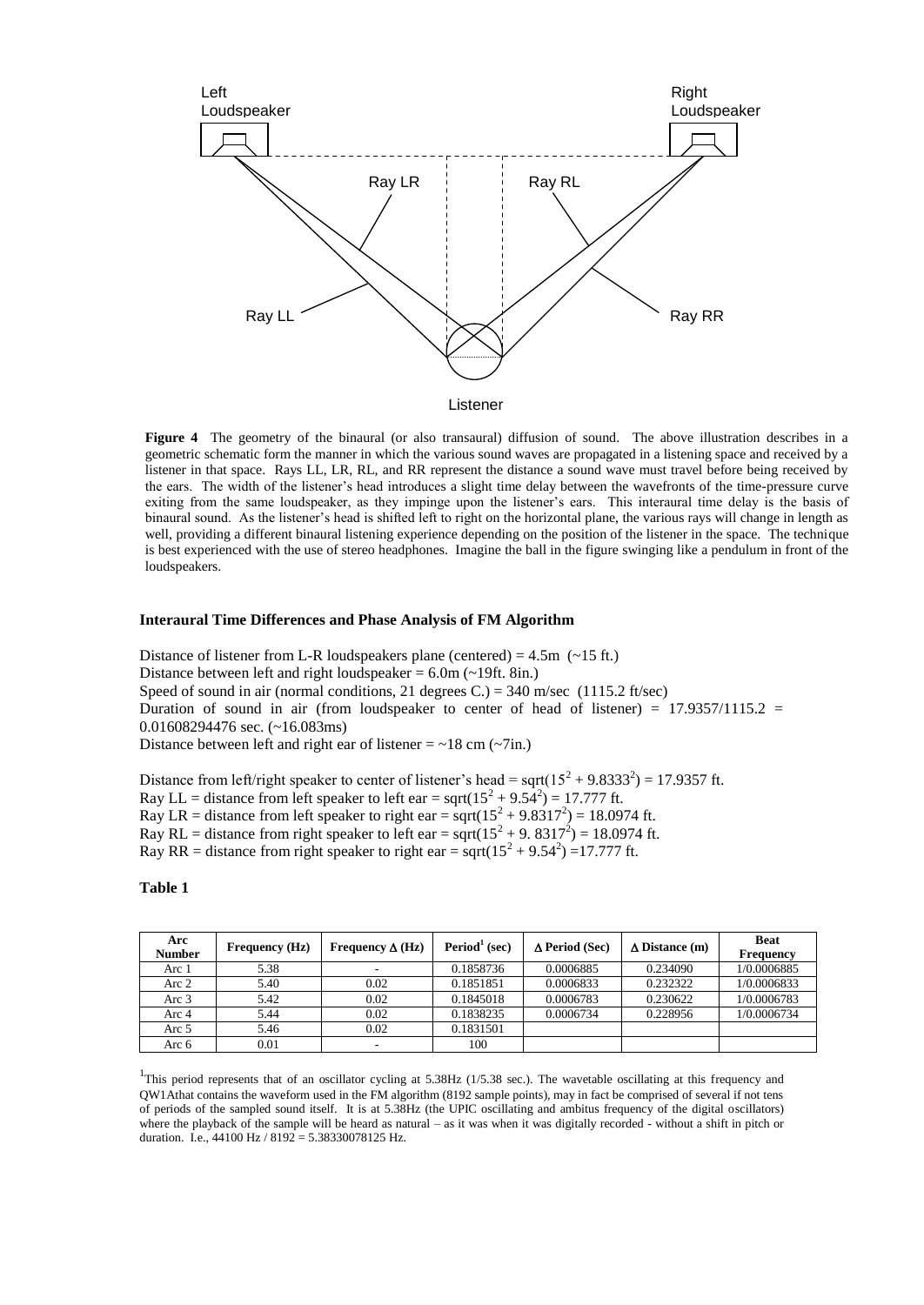

**Figure 5** The resulting time-pressure curve as delivered by the loudspeakers, and received at the position of the listener's ears. These waveforms represent the summation of the individual synthesized curves, as generated by the FM algorithm, and shown in Figure 3. The difference in the shape of the two curves is due to the fact that the timepressure curves, at the position of the listener's ears, will add together differently because of the delay caused by the interaural time difference (the distance between the listener's ears). Although the left loudspeaker delivers arcs 1, 3, and 5, and the right loudspeaker delivers arcs 2 and 4, all five time-pressure curves add constructively in the air. The interaural time difference, inherent in binaural hearing, contributes to the difference in timbre and directional cues detected by the listener.

# **A Temporal-Spatial Composition: Phase Yields Time, Space, and Timbre**

-

In traditional sound spatialization techniques, the movement of sound is typically achieved through the use of complex panning techniques, where the audio signal is "pushed", "moved", or "routed" within the electronic circuits that comprise whatever external equipment is used to perform such signal manipulation (normally an elaborate mixing console often found in most studios). With the advent of computer techniques, the traditional model of space was retained, with the added benefit of delegating control of the sound to the high-speed number crunching capabilities of the computer. Instead of the composer having to turn knobs, press buttons, or push sliders, the computer could be programmed to direct the signal in an electronic circuit, and ultimately out of a pair of loudspeakers. Or, alternatively, carefully measured head-related transfer-functions (HRTFs) can be implemented in the form of digital filters: such digital filters are applied to digitized sound, resulting in the specific positioning of the sound in the listening space. However, space, or spatial movement, is *added,* aposteriori to the sound, after the sound has been created. Within the context of the UPIC system, or within the microstructure of the originating sonic material (in the form of the samples of the particular waveforms used in the FM algorithms), the concepts of space and timbre, or movement in the space of a timbre, becomes and emergent aspect of the non-linear process used to create the digital samples in the computer. Timbre and spaciality are inextricably linked in the synthesis process. In other words, timbre and spatiality do not exist until the acoustic time pressure curves are created by the diaphragms of the loudspeakers and delivered to the listener.<sup>2</sup> The sound becomes the space, and the space is then defined by the sound, only through the interaction of the time-pressure curves and their complex interdependent relationships. External "panning knobs" are not required in order for sound to "move in space". What *is* required, within the UPIC framework (or, more generally, within a micro-

<sup>&</sup>lt;sup>2</sup> Of course, our notion of space does not originate from a conception that is based on the internal architecture of electronic circuits or the particular designs of a loudspeaker enclosure. What we emphasize here is that the timbre and the spatiality of sound in the context of micro-composition does not rely on the established model of "moving" the represented sound with external equipment, be it a computer or other electronic device.